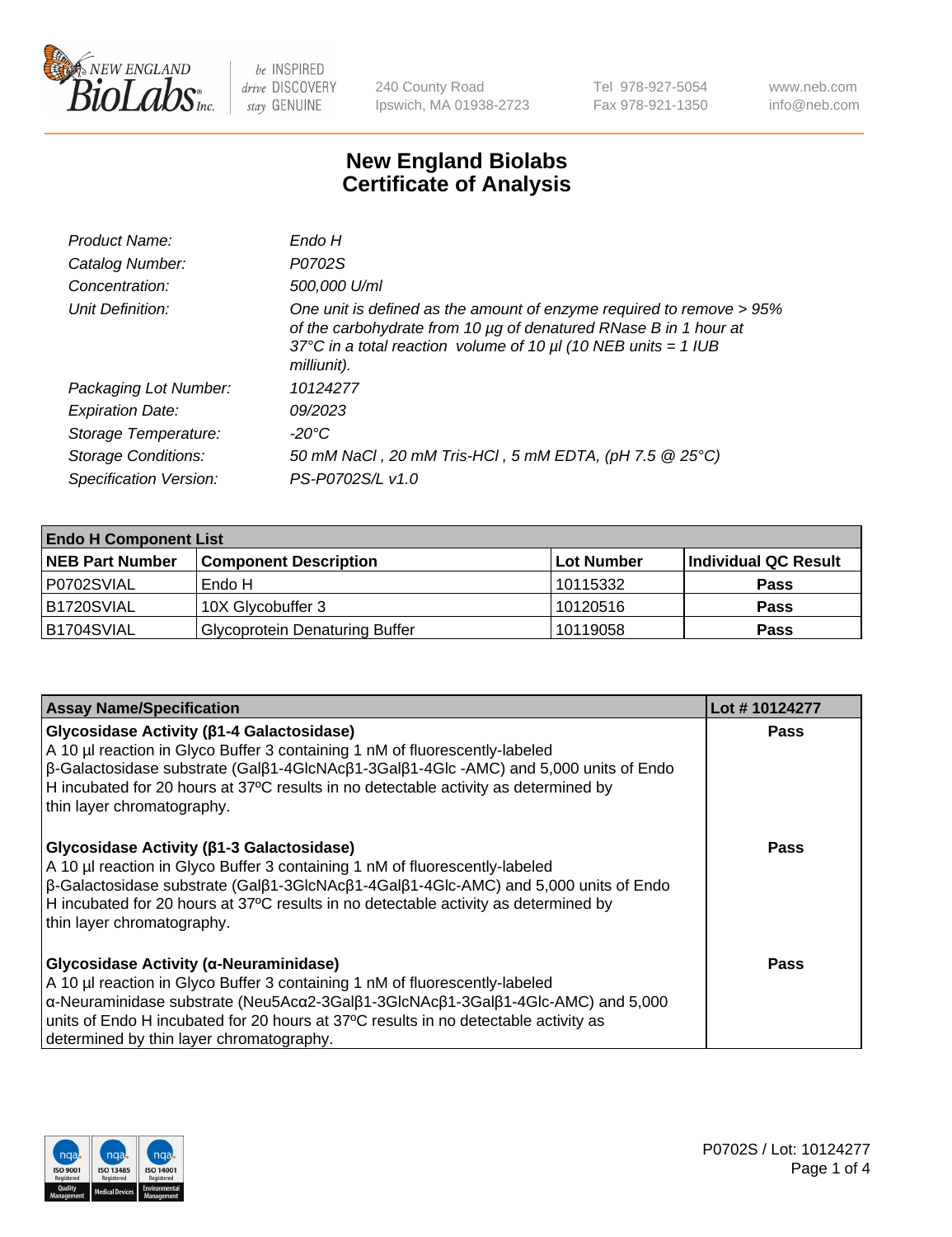

240 County Road Ipswich, MA 01938-2723 Tel 978-927-5054 Fax 978-921-1350

www.neb.com info@neb.com

| <b>Assay Name/Specification</b>                                                                                                                                                                                                                                                                                                                             | Lot #10124277 |
|-------------------------------------------------------------------------------------------------------------------------------------------------------------------------------------------------------------------------------------------------------------------------------------------------------------------------------------------------------------|---------------|
| Glycosidase Activity (α-N-Acetylgalactosaminidase)<br>A 10 µl reaction in Glyco Buffer 3 containing 1 nM of fluorescently-labeled<br>α-N-Acetylgalactosaminidase substrate (GalNAcα1-3(Fucα1-2)Galβ1-4Glc-AMC) and 5,000<br>units of Endo H incubated for 20 hours at 37°C results in no detectable activity as<br>determined by thin layer chromatography. | Pass          |
| Glycosidase Activity (α-Glucosidase)<br>A 10 µl reaction in Glyco Buffer 3 containing 1 nM of fluorescently-labeled<br>α-Glucosidase substrate (Glcα1-6Glcα1-4Glc-AMC) and 5,000 units of Endo H incubated<br>for 20 hours at 37°C results in no detectable activity as determined by thin layer<br>chromatography.                                         | <b>Pass</b>   |
| Glycosidase Activity (α1-6 Mannosidase)<br>A 10 µl reaction in Glyco Buffer 3 containing 1 nM of fluorescently-labeled<br>α-Mannosidase substrate (Μanα1-6Μanα1-6(Μanα1-3)Man-AMC) and 5,000 units of Endo H<br>incubated for 20 hours at 37°C results in no detectable activity as determined by<br>thin layer chromatography.                             | Pass          |
| Glycosidase Activity (β-N-Acetylglucosaminidase)<br>A 10 µl reaction in Glyco Buffer 3 containing 1 nM of fluorescently-labeled<br>β-N-Acetylglucosaminidase substrate (GlcNAcβ1-4GlcNAcβ1-4GlcNAc-AMC) and 5,000 units<br>of Endo H incubated for 20 hours at 37°C results in no detectable activity as<br>determined by thin layer chromatography.        | <b>Pass</b>   |
| Glycosidase Activity (β-N-Acetylgalactosaminidase)<br>A 10 µl reaction in Glyco Buffer 3 containing 1 nM of fluorescently-labeled<br>β-N-Acetylgalactosaminidase substrate (GalNAcβ1-4Galβ1-4Glc-AMC) and 5,000 units of<br>Endo H incubated for 20 hours at 37°C results in no detectable activity as<br>determined by thin layer chromatography.          | <b>Pass</b>   |
| Glycosidase Activity (β-Mannosidase)<br>A 10 µl reaction in Glyco Buffer 3 containing 1 nM of fluorescently-labeled<br>$\beta$ -Mannosidase substrate (Man $\beta$ 1-4Man $\beta$ 1-4Man-AMC) and 5,000 units of Endo H incubated<br>for 20 hours at 37°C results in no detectable activity as determined by thin layer<br>chromatography.                  | <b>Pass</b>   |
| Glycosidase Activity (β-Xylosidase)<br>A 10 µl reaction in Glyco Buffer 3 containing 1 nM of fluorescently-labeled<br>$\beta$ -Xylosidase substrate (Xyl $\beta$ 1-4Xyl $\beta$ 1-4Xyl $\beta$ 1-4Xyl-AMC) and 5,000 units of Endo H<br>incubated for 20 hours at 37°C results in no detectable activity as determined by<br>thin layer chromatography.     | <b>Pass</b>   |

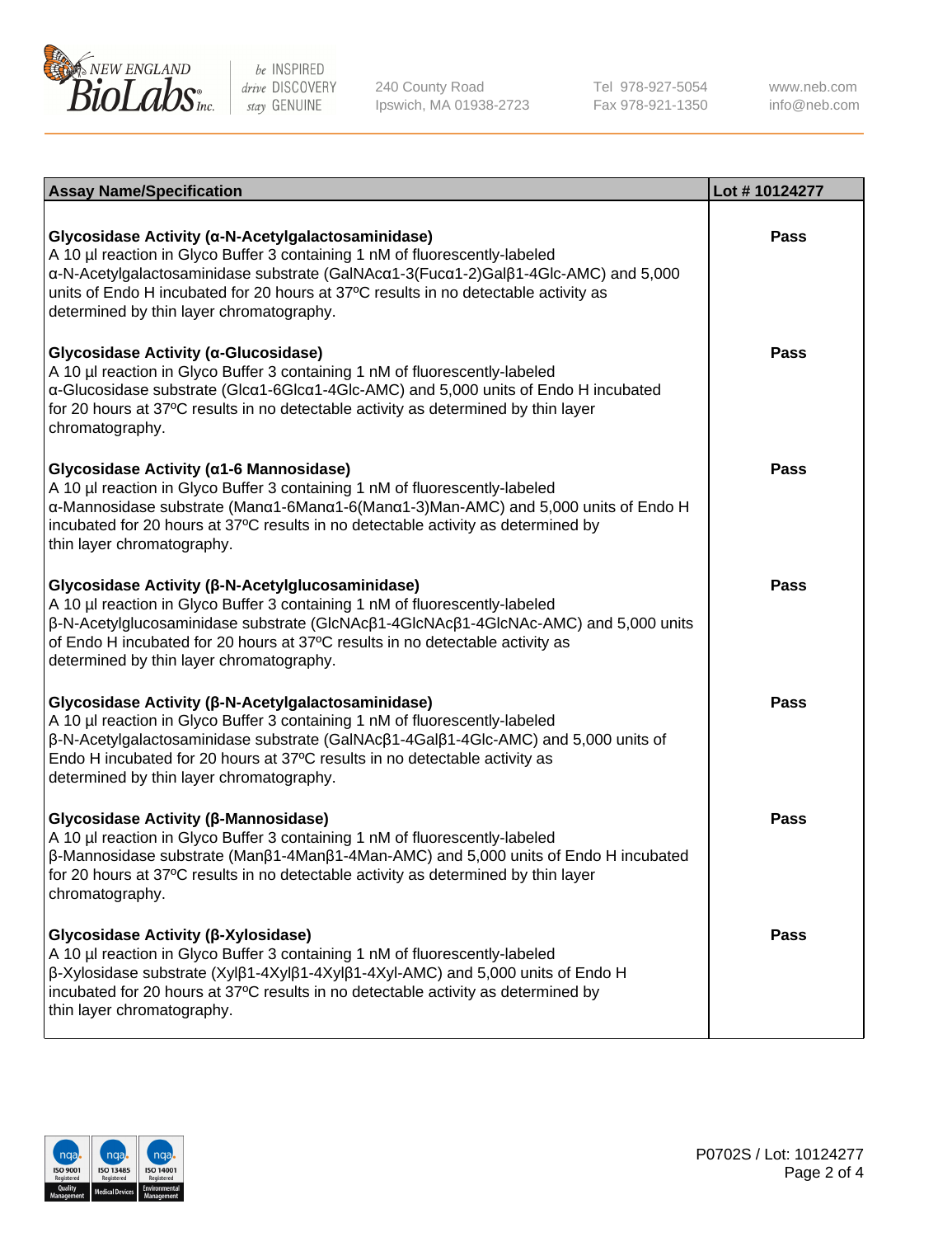

240 County Road Ipswich, MA 01938-2723 Tel 978-927-5054 Fax 978-921-1350

www.neb.com info@neb.com

| <b>Assay Name/Specification</b>                                                                                                                                                                                                                                                                                                                    | Lot #10124277 |
|----------------------------------------------------------------------------------------------------------------------------------------------------------------------------------------------------------------------------------------------------------------------------------------------------------------------------------------------------|---------------|
| Glycosidase Activity (α1-6 Galactosidase)<br>A 10 µl reaction in Glyco Buffer 3 containing 1 nM of fluorescently-labeled<br>α-Galactosidase substrate (Galα1-6Galα1-6Glcα1-2Fru-AMC) and 5,000 units of Endo H<br>incubated for 20 hours at 37°C results in no detectable activity as determined by<br>thin layer chromatography.                  | <b>Pass</b>   |
| Glycosidase Activity (α1-3 Mannosidase)<br>A 10 µl reaction in Glyco Buffer 3 containing 1 nM of fluorescently-labeled<br>$\alpha$ -Mannosidase substrate (Man $\alpha$ 1-3Man $\beta$ 1-4GlcNAc-AMC) and 5,000 units of Endo H<br>incubated for 20 hours at 37°C results in no detectable activity as determined by<br>thin layer chromatography. | <b>Pass</b>   |
| Glycosidase Activity (α1-3 Galactosidase)<br>A 10 µl reaction in Glyco Buffer 3 containing 1 nM of fluorescently-labeled<br>α-Galactosidase substrate (Galα1-3Galβ1-4GlcNAc-AMC) and 5,000 units of Endo H<br>incubated for 20 hours at 37°C results in no detectable activity as determined by<br>thin layer chromatography.                      | <b>Pass</b>   |
| Glycosidase Activity (α1-3 Fucosidase)<br>A 10 µl reaction in Glyco Buffer 3 containing 1 nM of fluorescently-labeled<br>α-Fucosidase substrate (Fucα1-3Galβ1-4GlcNAcβ1-3Galβ1-4Glc-AMC) and 5,000 units of<br>Endo H incubated for 20 hours at 37°C results in no detectable activity as<br>determined by thin layer chromatography.              | <b>Pass</b>   |
| Glycosidase Activity (α1-2 Fucosidase)<br>A 10 µl reaction in Glyco Buffer 3 containing 1 nM of fluorescently-labeled<br>$\alpha$ -Fucosidase substrate (Fuc $\alpha$ 1-2Gal $\beta$ 1-4Glc-AMC) and 5,000 units of Endo H incubated<br>for 20 hours at 37°C results in no detectable activity as determined by thin layer<br>chromatography.      | <b>Pass</b>   |
| <b>Protease Activity (SDS-PAGE)</b><br>A 20 µl reaction in 1X Glyco Buffer 3 containing 24 µg of a standard mixture of<br>proteins and a minimum of 5,000 units of Endo H incubated for 20 hours at 37°C,<br>results in no detectable degradation of the protein mixture as determined by<br>SDS-PAGE with Coomassie Blue detection.               | <b>Pass</b>   |
| <b>Protein Purity Assay (SDS-PAGE)</b><br>Endo H is $\geq$ 95% pure as determined by SDS-PAGE analysis using Coomassie Blue<br>detection.                                                                                                                                                                                                          | Pass          |
| <b>Glycosidase Activity (PNGase F)</b><br>A 10 µl reaction in Glyco Buffer 3 containing 1 nM of fluorescently-labeled PNGase F<br>substrate (Fluoresceinated fetuin triantennary) and 5,000 units of Endo H incubated                                                                                                                              | Pass          |